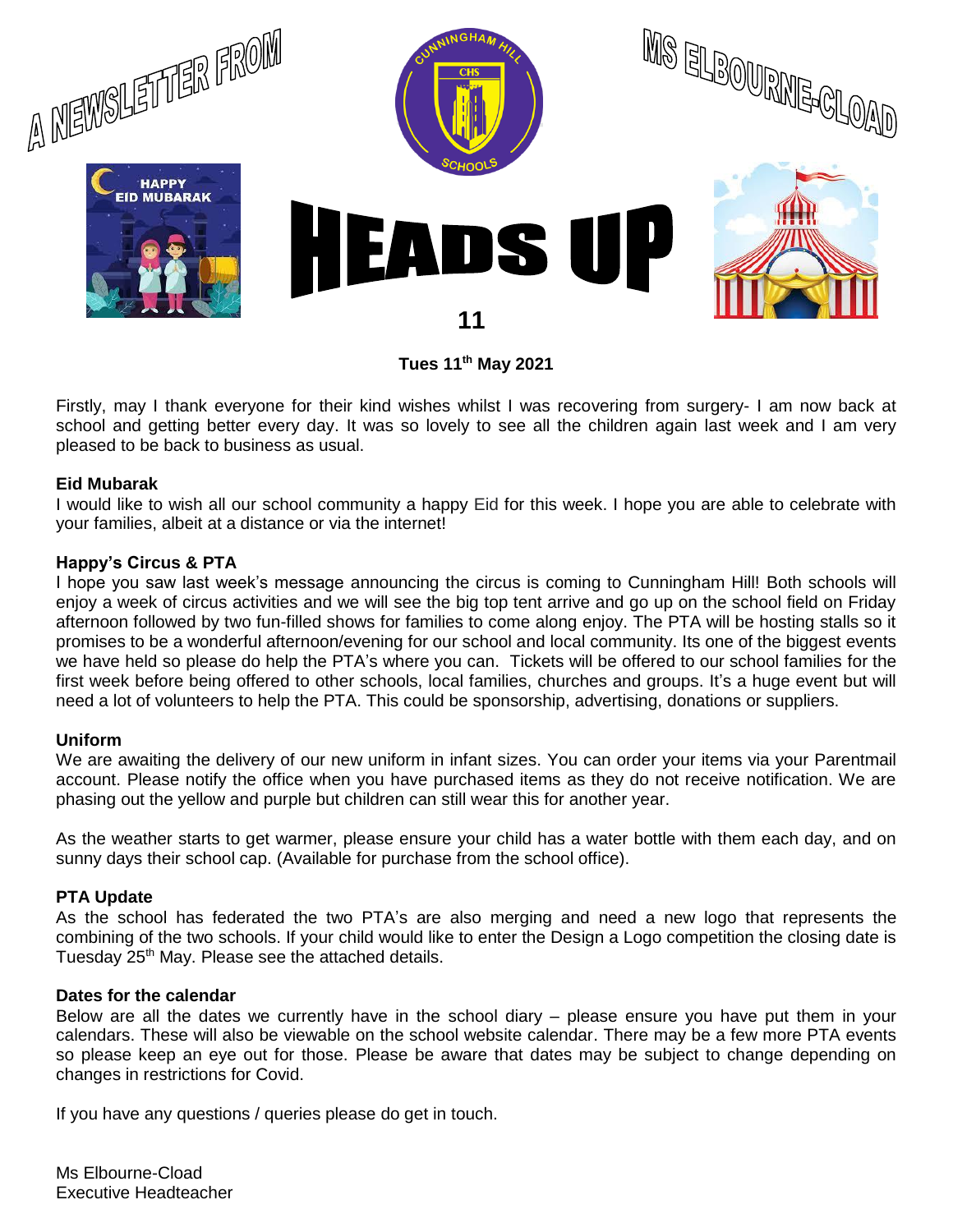

**DATES FOR THE FRIDGE**

| Date                                    | <b>Activity</b>                                                               | School                                   |
|-----------------------------------------|-------------------------------------------------------------------------------|------------------------------------------|
| 12th May                                | <b>Y3 Sublime Science Day</b>                                                 | <b>Jnrs</b>                              |
| $18th$ May                              | <b>Deadline for ordering donuts</b>                                           | ALL / PTA                                |
| 20th May                                | <b>Book Fair (for 1 week)</b>                                                 |                                          |
| 21st May                                | <b>Y4 Viking Day</b>                                                          | <b>Jnrs</b>                              |
| 25th May                                | <b>Last day to enter PTA competition</b>                                      | ALL / PTA                                |
| 27th May                                | Y3 Chill Out (am)                                                             | <b>Jnrs</b>                              |
| 28th May                                | <b>Y5 Chill Out Day</b>                                                       | <b>Jnrs</b>                              |
|                                         | Y6 Chill Out (am)                                                             | <b>Jnrs</b>                              |
|                                         | <b>Non Uniform Day (£1)</b>                                                   | <b>ALL</b>                               |
|                                         | <b>Donut Collection (end of day)</b>                                          | ALL / PTA                                |
| 31st May - 4th June<br><b>Half Term</b> |                                                                               |                                          |
| 11 <sup>th</sup> June                   | 2 <sup>nd</sup> Hand Book & Toy Sale                                          | <b>INF / PTA</b>                         |
| 18th June                               | <b>Year 6 Step Up Day</b>                                                     | <b>Jnrs</b>                              |
| 21st June                               | <b>Y4 Chill Out Day</b>                                                       | Jnrs                                     |
| 22nd June                               | <b>District Sports (am)</b>                                                   | <b>Jnrs</b>                              |
| 24th June                               | <b>District Sports (pm)</b>                                                   | <b>Jnrs</b>                              |
| 25 <sup>th</sup> June                   | <b>Non Uniform Day</b>                                                        | <b>ALL</b>                               |
| 26th June                               | <b>PTA Camp Out</b>                                                           | INF / PTA                                |
| 28th June                               | <b>Year 6 Activity Week (includes</b><br><b>Snow Centre &amp; Lea Valley)</b> |                                          |
|                                         | <b>Y5 Go Ape</b>                                                              |                                          |
| 5th July                                | <b>Sports Extravaganza</b>                                                    | <b>ALL</b>                               |
| 6th July                                | <b>Sports Day</b>                                                             | <b>Jnrs</b>                              |
| 7th July                                | <b>Sports Day</b>                                                             | <b>INF</b>                               |
|                                         | <b>Transition Day (Y6 all day) Other</b>                                      |                                          |
| 8th July                                | years                                                                         | <b>ALL</b>                               |
| 9th July                                | <b>CIRCUS DAY</b>                                                             | <b>ALL</b>                               |
| 14th July                               | <b>Drop in Parents Consultation</b>                                           |                                          |
| 15th July                               | <b>Open Classrooms</b>                                                        | Inf 3.15 - 3.45pm;<br>Jnrs 3.20 - 3.50pm |
| 19th July                               | <b>Y6 Leavers Disco</b>                                                       | <b>Jnrs</b>                              |
| 20th July                               | <b>End of Term 1.20pm</b>                                                     | All                                      |
| 21st July                               | <b>INSET</b>                                                                  | All                                      |
| 22nd July                               | <b>Occasional Day</b>                                                         | All                                      |

| 3rd Sept | <b>Back to School</b> |  |
|----------|-----------------------|--|

*\*\*Please note the changes were the PTA Camp Out, Sports Extravaganza & Sports Days.*